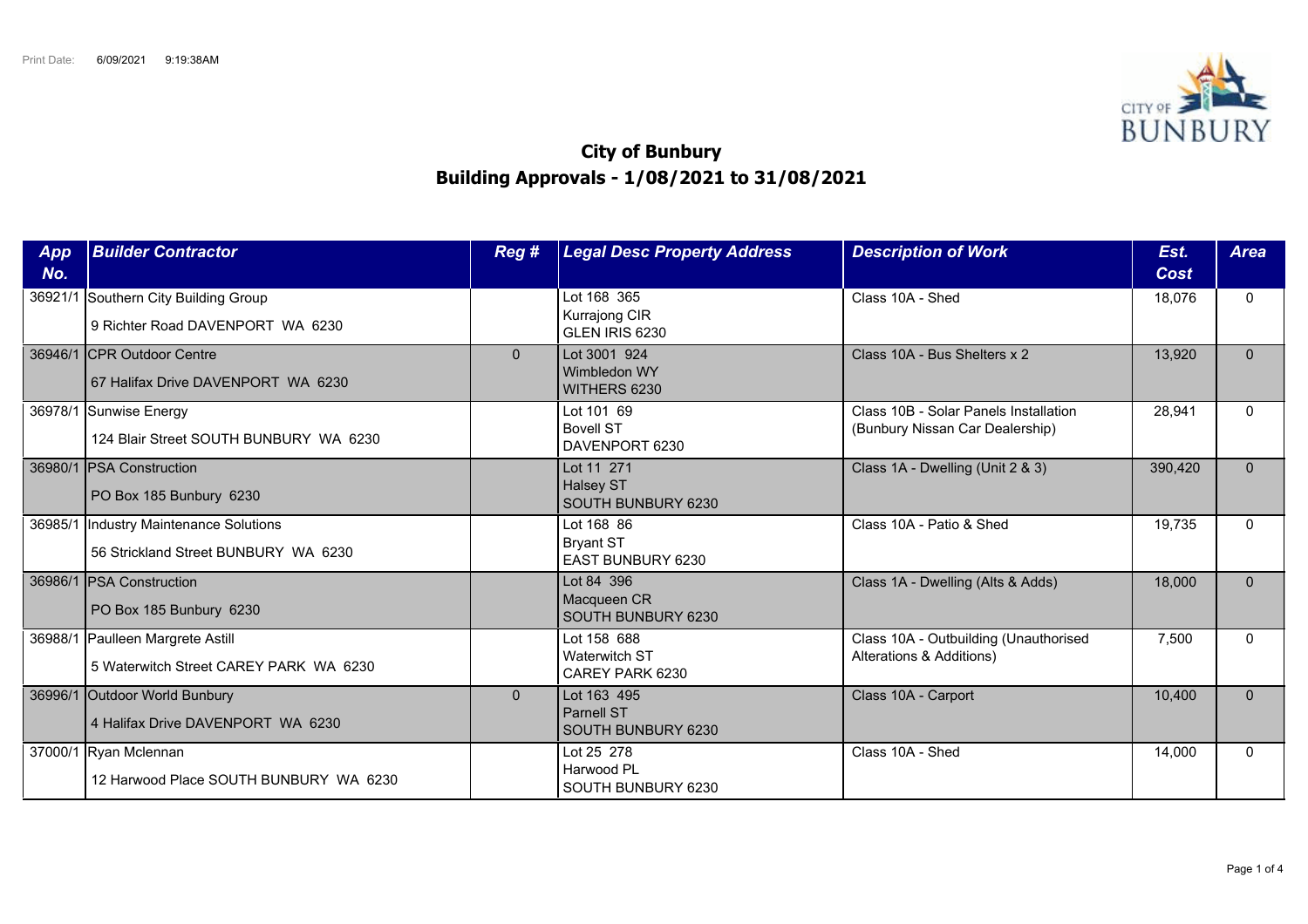| App<br>No. | <b>Builder Contractor</b>                                                        | Reg #          | <b>Legal Desc Property Address</b>                       | <b>Description of Work</b>                                 | Est.<br><b>Cost</b> | <b>Area</b>  |
|------------|----------------------------------------------------------------------------------|----------------|----------------------------------------------------------|------------------------------------------------------------|---------------------|--------------|
|            | 37002/1 Universal Patios & Carports<br>PO Box 1312 BUNBURY WA 6230               |                | Lot 87 171<br>Devonshire ST<br>WITHERS 6230              | Class 10A - Carport                                        | 8,500               | $\Omega$     |
|            | 37008/1 CPR Outdoor Centre<br>67 Halifax Drive DAVENPORT WA 6230                 | $\mathbf{0}$   | Lot 22 620<br><b>Strickland ST</b><br>SOUTH BUNBURY 6230 | Class 10A - Patio                                          | 10,430              | $\Omega$     |
|            | 37010/1 Azzure Pools & Spas<br>PO Box 1299 BUNBURY WA 6231                       |                | Lot 30 41<br><b>Barr RD</b><br>CAREY PARK 6230           | Class 10B - Swimming Pool & Pool<br><b>Safety Barriers</b> | 19,900              | $\Omega$     |
|            | 37012/1 Kim Narelle Sutton<br>106 Stockley Road BUNBURY WA 6230                  |                | Lot 55 617<br>Stockley RD<br>BUNBURY 6230                | Class 10B - Fence                                          | 3,200               | $\mathbf{0}$ |
|            | 37013/1 Outdoor World Bunbury<br>4 Halifax Drive DAVENPORT WA 6230               | $\overline{0}$ | Lot 2 714<br><b>Wisbey ST</b><br>CAREY PARK 6230         | Class 10A - Patio                                          | 5,200               | $\Omega$     |
|            | 37014/1 Anthony John Merrifield<br>23 Hatfield Way MILLBRIDGE WA 6232            |                | Lot 51 511<br>Picton RD<br>EAST BUNBURY 6230             | Class 1A - Dwelling (Roof Re-Clad)                         | 18,500              | 153          |
|            | 37016/1 Ventura Home Group Pty Ltd<br>PO Box 1620 OSBORNE PARK WA 6916           | 10805          | Lot 77 901<br>Moonlight DR<br>GLEN IRIS 6230             | Class 1A - Dwelling                                        | 300,286             | $\mathbf{0}$ |
| 37022/1    | <b>APH Contractors</b><br>PO Box 9096 PICTON WA 6229                             |                | Lot 1881 364<br>Koombana DR<br>BUNBURY 6230              | Class 10B - Retaining Wall (Discovery<br>Holiday Park)     | 43,110              | $\Omega$     |
|            | 37029/1 JCW Electrical Pty Ltd<br>7A Stuart Street BUNBURY WA 6230               |                | Lot 206 621<br>Stuart ST<br>BUNBURY 6230                 | Class 10B - Solar Panels (Unauthorised)                    | 3,500               | $\Omega$     |
|            | 37030/1 JMEX Mechanical Solutions<br>51 Chislehurst Avenue STRATHAM WA 6237      |                | Lot 166 240<br>Geographe WY<br>WITHERS 6230              | Class 10B - Retaining Wall                                 | 7,700               | $\Omega$     |
|            | 37031/1 Stephen Patrick Rogers<br>23 Sulphur Road ORELIA WA 6167                 |                | Lot 291 449<br>Mouarn ST<br>CAREY PARK 6230              | Class 10A - Garage                                         | 7,000               | $\Omega$     |
|            | 37033/1 Thompson Surveying Consultants<br>PO Box 1719 BUNBURY WA 6231            |                | Lot 240 230<br><b>Frankel ST</b><br>CAREY PARK 6230      | Class 1A & 10A - Dwelling & Garage x 2<br>(Strata Title)   | $\Omega$            | $\Omega$     |
|            | 37034/1 South West Retaining & Excavations<br>14 Kentucky Drive DARDANUP WA 6236 |                | Lot 109 22<br><b>Ashford PL</b><br>SOUTH BUNBURY 6230    | Class 10B - Retaining Wall (BA20)                          | 8,500               | $\Omega$     |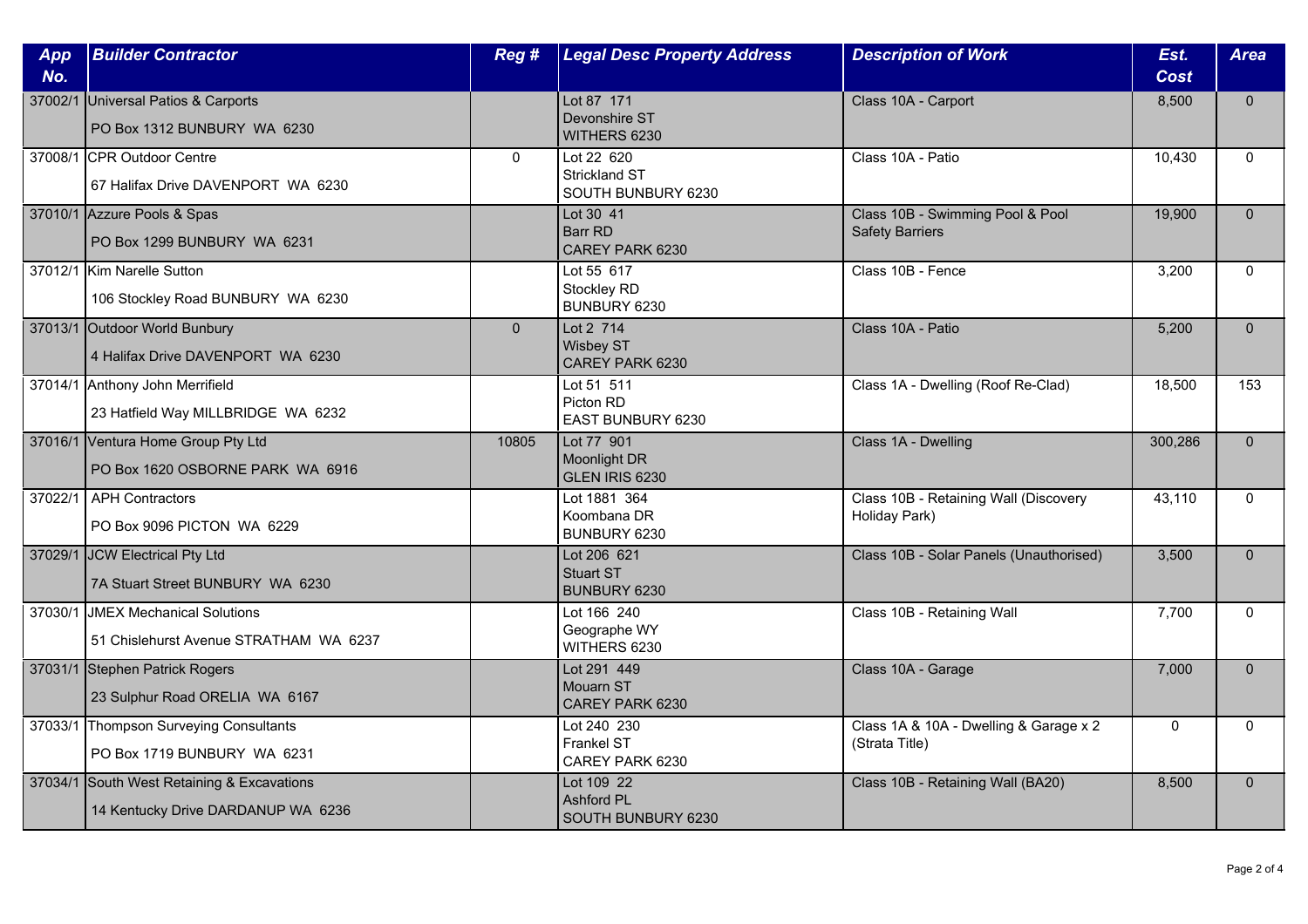| App<br>No. | <b>Builder Contractor</b>                                                                    | Reg # | <b>Legal Desc Property Address</b>                   | <b>Description of Work</b>                                        | Est.<br>Cost | <b>Area</b>  |
|------------|----------------------------------------------------------------------------------------------|-------|------------------------------------------------------|-------------------------------------------------------------------|--------------|--------------|
| 37035/1    | <b>Bunbury Retaining Walls</b><br>15 Sylvan Way DAVENPORT WA 6230                            |       | Lot 1 1 338<br>Joel CR<br>SOUTH BUNBURY 6230         | Class 10B - Retaining Wall                                        | 10,900       | $\Omega$     |
|            | 37036/1  Industry Maintenance Solutions<br>56 Strickland Street BUNBURY WA 6230              |       | Lot 198 483<br>Oriel CT<br><b>COLLEGE GROVE 6230</b> | Class 10A - Patio                                                 | 11,143       | 54           |
| 37038/1    | <b>Bunbury Retaining Walls</b><br>15 Sylvan Way DAVENPORT WA 6230                            |       | Lot 4 264<br>Haig CR<br>BUNBURY 6230                 | Class 10B - Retaining Wall                                        | 9,900        | $\Omega$     |
|            | 37039/1 Jang Developments Pty Ltd T/A Changing Spaces<br>3/2 Hensen Street DAVENPORT WA 6230 |       | Lot 63 574<br>Sandridge RD<br>EAST BUNBURY 6230      | Class 6 - Shopping Centre<br>Refurbishment & Internal Alterations | 1,006,303    | $\mathbf{0}$ |
|            | 37040/1 Glenda Rae Mongan<br>7 Oates Close USHER WA 6230                                     |       | Lot 239 471<br>Oates CL<br><b>USHER 6230</b>         | Class 10A - Shed                                                  | 11,000       | $\Omega$     |
|            | 37043/1 R & M Prosser & Son<br>11 Mummery Crescent EAST BUNBURY WA 6230                      | 12095 | Lot $26\,6$<br>Albert RD<br><b>EAST BUNBURY 6230</b> | Class 7B/6 - Warehouse & Showroom                                 | 1,127,500    | $\Omega$     |
|            | 37045/1 R & M Prosser & Son<br>11 Mummery Crescent EAST BUNBURY WA 6230                      | 12095 | Lot 544 268<br><b>Halifax DR</b><br>DAVENPORT 6230   | Class 7B - Industrial Units x 4 (Shell<br>Only)                   | 1,150,000    | $\mathbf{0}$ |
|            | 37047/1 Ryan Craig Milne<br>22 Forrest Street EAST BUNBURY WA 6230                           |       | Lot 17 313<br>Hudson RD<br>SOUTH BUNBURY 6230        | Class 1A - Dwelling (Internal Alterations)                        | 106,650      | $\Omega$     |
|            | 37049/1 Jordan Robert Green<br>16 King Road EAST BUNBURY WA 6230                             |       | Lot 131 360<br>King RD<br>EAST BUNBURY 6230          | Class 1A - Dwelling Additions                                     | 175,000      | $\Omega$     |
|            | 37051/1 Malcolm Hetherington<br>202 Forrest Avenue East BUNBURY WA 6230                      |       | Lot 50 223<br><b>Forrest AV</b><br>CAREY PARK 6230   | Class 10A - Shed                                                  | 15,000       | $\Omega$     |
|            | 37059/1 Infinite Energy<br>3C/81-85 South Perth Esplanade SOUTH PERTH<br><b>WA 6151</b>      |       | Lot 366 408<br>Marlston DR<br>BUNBURY 6230           | Class 10B - Solar Panels (Bunbury<br>Lighthouse Beach Resort)     | 134,189      | $\Omega$     |
|            | 37060/1 Jang Developments Pty Ltd<br>PO Box 1802 BUNBURY WA 6231                             | 13227 | Lot 104 175<br>Dodson RD<br>GLEN IRIS 6230           | Class 8 - Shed Extension (KCM<br>Manufacturing)                   | 28.150       | $\Omega$     |
| 37062/1    | Tangent Nominees Pty Ltd<br>242 Leach Highway MYAREE WA 6154                                 |       | Lot 6 947<br>Canter CCT<br>SOUTH BUNBURY 6230        | Class 1A - Dwelling                                               | 229,255      | $\mathbf{0}$ |